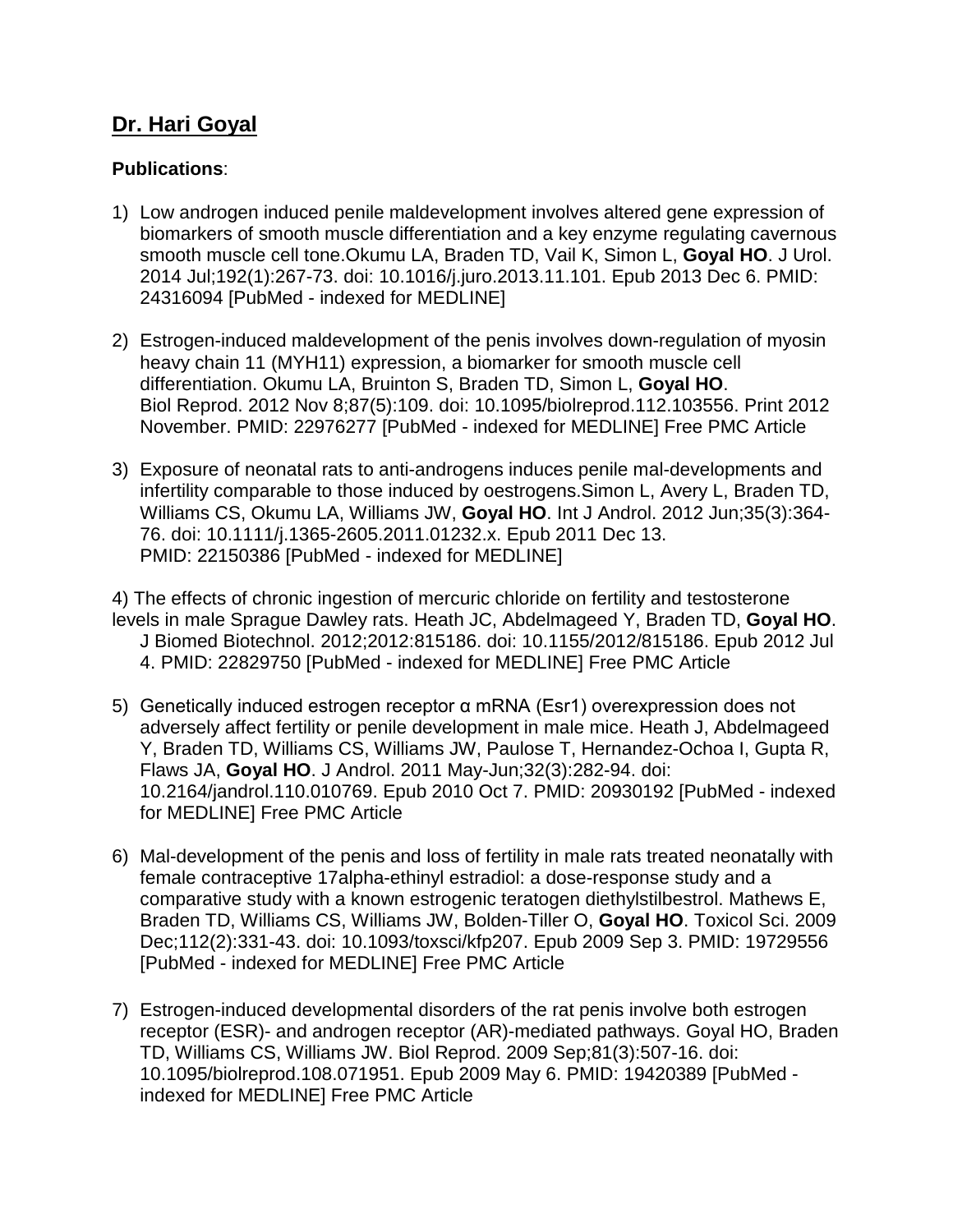- 8) Activation of Penile Proadipogenic Peroxisome Proliferator-Activated Receptor gamma with an Estrogen: Interaction with Estrogen Receptor Alpha during Postnatal Development. Mansour MM, Goyal HO, Braden TD, Dennis JC, Schwartz DD, Judd RL, Bartol FF, Coleman ES, Morrison EE. PPAR Res. 2008;2008:651419. doi: 10.1155/2008/651419. PMID: 18769493 [PubMed] Free PMC Article
- 9) Role of estrogen in induction of penile dysmorphogenesis: a review. **Goyal HO**, Braden TD, Williams CS, Williams JW. Reproduction. 2007 Aug;134(2):199-208. Review.

PMID: 17660230 [PubMed - indexed for MEDLINE] Free Article

10)Estrogen receptor alpha mediates estrogen-inducible abnormalities in the developing penis. **Goyal HO**, Braden TD, Cooke PS, Szewczykowski MA, Williams CS, Dalvi P, Williams JW. Reproduction. 2007 May;133(5):1057-67. PMID: 17616734 [PubMed - indexed for MEDLINE] Free Article

Presentations:

- 1. **Goyal, H**., T. Braden, C. Williams, and J. Williams, Role of estrogen in inducing penile dysmorphogenesis and loss of fertility, a review. National Symposium on Animal Resource Development Through Physiological, Nuclear, Genetic, and Biotechnological Interventions and 16<sup>th</sup> Conference of Society for Animal Physiologists of India. Assam Agricultural University, Guwahati, Assam, India, January 12, 2007
- 2. Heath J. C., Y. Abdelmageed, and **H. O. Goyal**, The Effects of Chronic Ingestion of Mercuric Chloride on the Fertility Rates of Male and Female Rats. 8<sup>th</sup> Annual Biomedical Research Symposium, Tuskegee University, Tuskegee, AL. September 19-21, 2007
- 3. Heath, J. C., Y. Abdelmageed, and **H. O. Goyal**, The Effects of Chronic Ingestion of Mercuric Chloride on the Fertility Rates of Female Rats. Paper presented at the  $47<sup>th</sup>$ Teratology Society Annual Meeting, Pittsburgh, PA. June 23-28, 2007
- 4. **Goyal H.O**., Role of estrogen in induction of penile dysmorphogenesis, SAVMA Symposium, College of Veterinary Medicine, Tuskegee and Auburn Universities, Auburn, Conference Center, Auburn, AL, March 21, 2008
- 5. **Goyal, H.O**., T.D. Braden, C.S. Williams, and J.W. Williams, Estrogen receptor (ER) antagonist ICI 182,780, as well as androgen receptor (AR) agonist dihydrotestosterone (DHT) or testosterone (T), mitigates estrogen-induced developmental disorders of the penis.  $41<sup>st</sup>$  Annual Meeting of the Society for the Study of Reproduction, Kailua-Kona, Hawaii, May 27-30, 2008
- 6. Heath, J.C., Abdelmageed, Y., Braden, T.D., Nichols, A.C., Steffy, D.A. & **Goyal, H.O.**The Comparative Effects of Chronic Ingestion of Methylmercury on Fertility in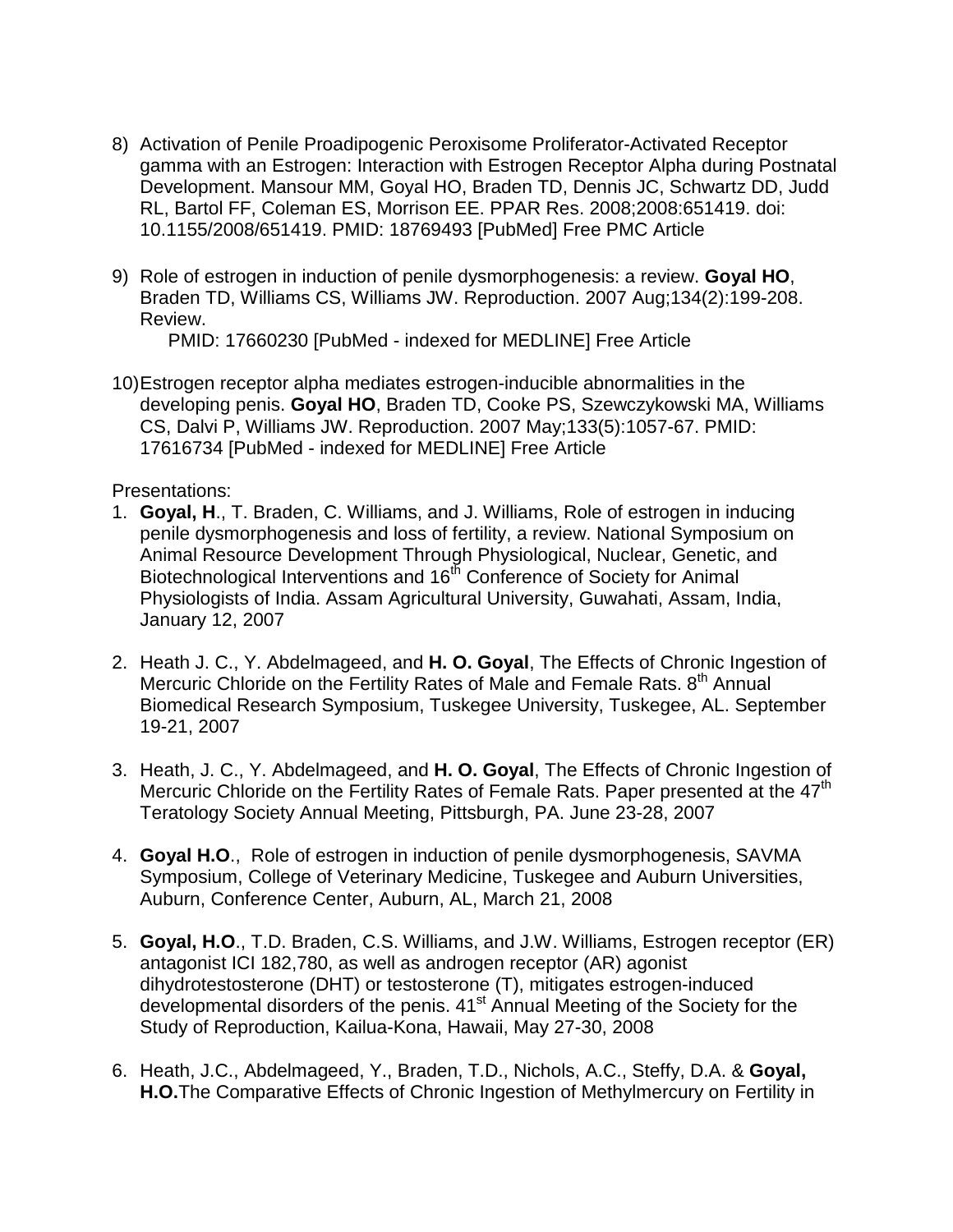male and female Sprague Dawley Rats. 48<sup>th</sup> Annual Teratology Society Meeting. Monterey, CA, June  $28^{th}$  – July  $2^{nd}$  2008

- 7. **Goyal H.O.,** Environmental Estrogens and Reproductive Disorders. Invited lecture at Raising the Bar: Celebrating 28 Years of Scholastic Achievement, Distinguished Faculty and Cutting-Edge Research: A Program in Honor of President Benjamin F. Payton's Retirement and His Legacy of Outstanding Leadership. Tuskegee University, Tuskegee, AL, April 14, 2010
- 8. Mathews, Ensa\*, O. Bolden-Tiller, C. Williams, and **H.O. Goyal**, The effect of estrogen analogues on the testis, epididymis and penis in rats. Society for the Study of Reproduction, Pittsburgh, PA, July 20, 2009
- 9. Heath J, Y Abdelmageed, TD Braden, CS Williams, JW Williams, T Paulose, I Hernandez-Ochoa, RGupta, J A Flaws, **HO Goyal**: Genetically-induced estrogen receptor alpha (ESR1) overexpression does not adversely affect fertility or penile development in male mice (43<sup>rd</sup> Annual Meeting for the Study of Reproduction, July 30, 2010; Milwaukee, WI)
- 10.**Goyal HO**, Braden TD, Mansour M, Simon L, Williams CS, and Williams JW: Mechanism of Estrogen-Induced Developmental Penile Disorders. Invited Plenary Lecture at the International Symposium on Current Trends in Endocrine and Reproductive Health, Mysore, India, February 9-12, 2011
- 11.**Goyal HO**, Braden TD, Mansour M, Simon L, Williams CS, and Williams JW: Estrogen-induced mal-development of the penis: Summary of five-year study. Presentation at the American Society of Andrology Meeting, April 2-5, 2011; Montreal, Canada
- 12.Simon L, Avery L, Braden TD, Williams CS, Okumu LA, Williams JW, **Goyal HO**: Exposure of anti-androgens to neonatal rats induces mal-development of the penis and infertility similar to that of estrogen exposure. Presentation at the 44<sup>th</sup> Annual Meeting for the Study of Reproduction, July 31, 2011; Portland, OR)
- 13.**Goyal HO**, Braden TD, Mansour M, Simon L, Williams CS, and Williams JW: Mechanism of Estrogen-Induced Developmental Penile Disorders. Invited Plenary Lecture at the International Congress on Reproduction, New Delhi, February 19-21, 2012
- 14.Okumu, LA., Simon L, Braden T, **Goyal HO**: Penile dysmorphogenesis in rats treated neonatally with diethylstilbestrol (DES) is mediated through stromal cell reprogramming towards increased adipogenesis and loss of smooth muscle. Presentation at the 37<sup>th</sup> American Society of Andrology Meeting, April 21-24, 2012; Tucson, Arizona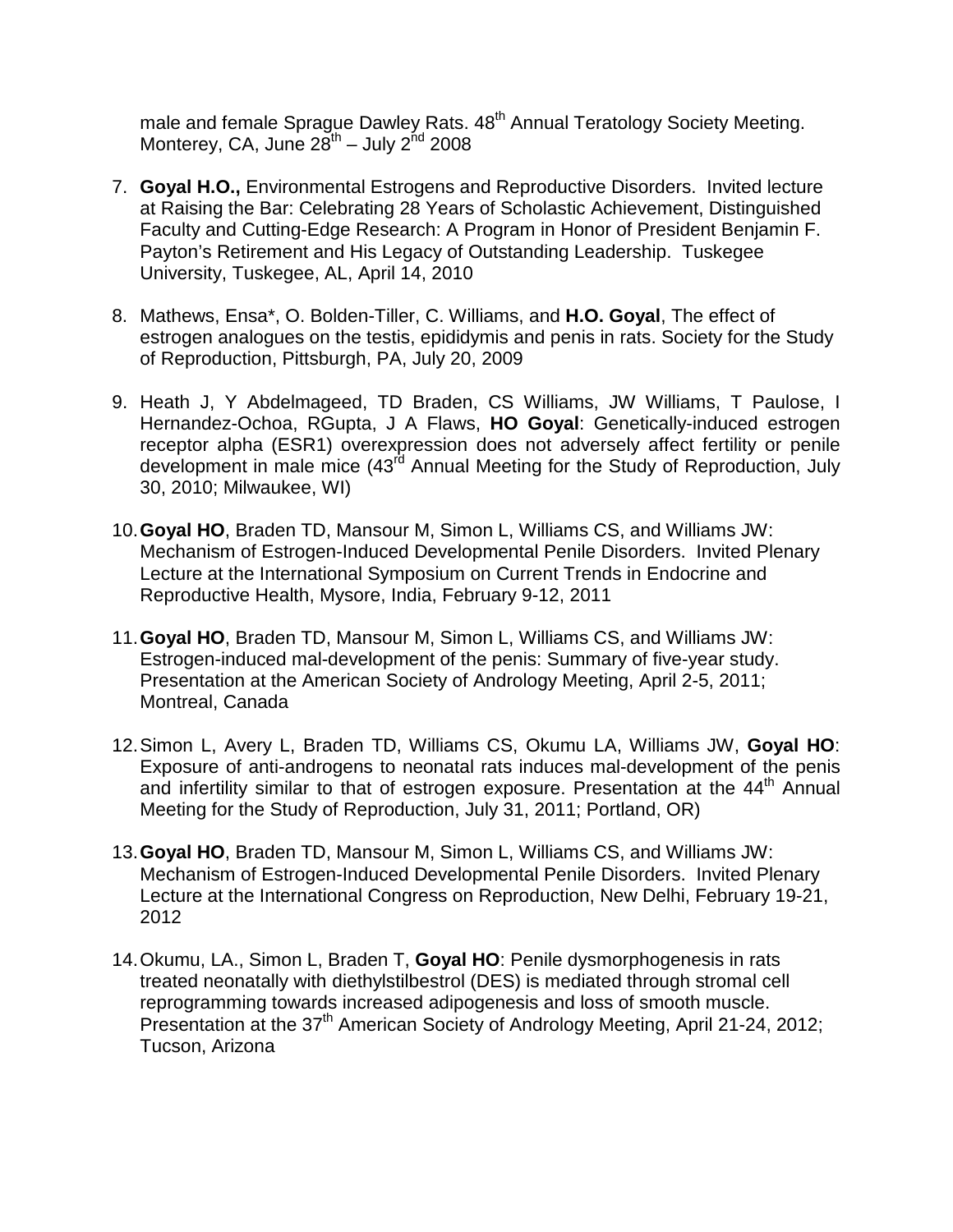- 15.Okumu, LA, Simon L, Braden TD, and **Goyal HO**: Penile dysmorphogenesis in rats treated neonatally with Diethylstilbestrol (DES) is mediated through stromal cell reprogramming toward increased adipogenesis and loss of smooth muscle. Presented at the 37<sup>th</sup> Annual Conference of the American Society of Andrology, April 21-24, 2012; Tucson, Arizona
- 16.Heath J, Y Abdelmageed, TD Braden, CS Williams, JW Williams, T Paulose, I Hernandez-Ochoa, RGupta, J A Flaws, **HO Goyal**: Genetically-induced estrogen receptor alpha (ESR1) overexpression does not adversely affect fertility or penile development in male mice (43<sup>rd</sup> Annual Meeting for the Study of Reproduction, July 30, 2010; Milwaukee, WI)
- 17.Simon L, Avery L, Braden TD, Williams CS, Okumu LA, Williams JW, **Goyal HO**: Exposure of anti-androgens to neonatal rats induces mal-development of the penis and infertility similar to that of estrogen exposure. Presentation at the 44<sup>th</sup> Annual Meeting for the Study of Reproduction, July 31, 2011; Portland, OR)
- 18.Bruinton S, Okumu LA, Braden TD, Simon L, and **Goyal HO**: Exposure of neonatal rats to anti-androgens induces mal-development and fat accumulation in the penis. Presented at the 45th Annual Meeting for the Society for the Study of Reproduction, August 12-15, 2012; Pennsylvania State University, Pennsylvania
- 19.Bidot W, Okumu LA, Simon L, and **Goyal HO**: Neonatal oral administration of 17 alpha-ethinyl estradiol to male rats induces accumulation of fat and decreases smooth muscle cell differentiation in the penis. Presented at Phi Zeta Research Day; September 20-21, 2012; Tuskegee University, Alabama
- 20.Vail K, Okumu LA, Simon L, and **Goyal HO**: Anti-androgen exposure neonatally suppresses the testosterone surge resulting in decreased proliferation of stromal cells in the rat penis. Presented at Phi Zeta Research Day; September 20-21, 2012; Tuskegee University, Alabama
- 21.Clements C, Okumu LA, Simon L, and **Goyal HO**: Neonatal DES exposure inhibits steroidogenesis resulting in mal-development of the penis. Presented at Phi Zeta Research Day; September 20-21, 2012; Tuskegee University, Alabama
- 22.**Goyal HO**, Okumu LA, Braden TD, and Simon L: Neonatal anti-androgen exposure of male rats alters gene expression for smooth muscle and fat cell differentiation in the penis: Presented at the International Symposium on Health Disparities, December 9-13, 2012; San Juan, Puerto Rico
- 23.**Goyal HO**, Braden TD, Simon L, and Okumu LA: Endocrine Disruptors and Maldevelopment of Male Reproductive Organs: Effects of Estrogen and Anti-androgen: Invited Plenary Lecture at the International Conference on Reproductive Health, February 7-9, 2013; Trivandrum, India (invited presentation, PI)